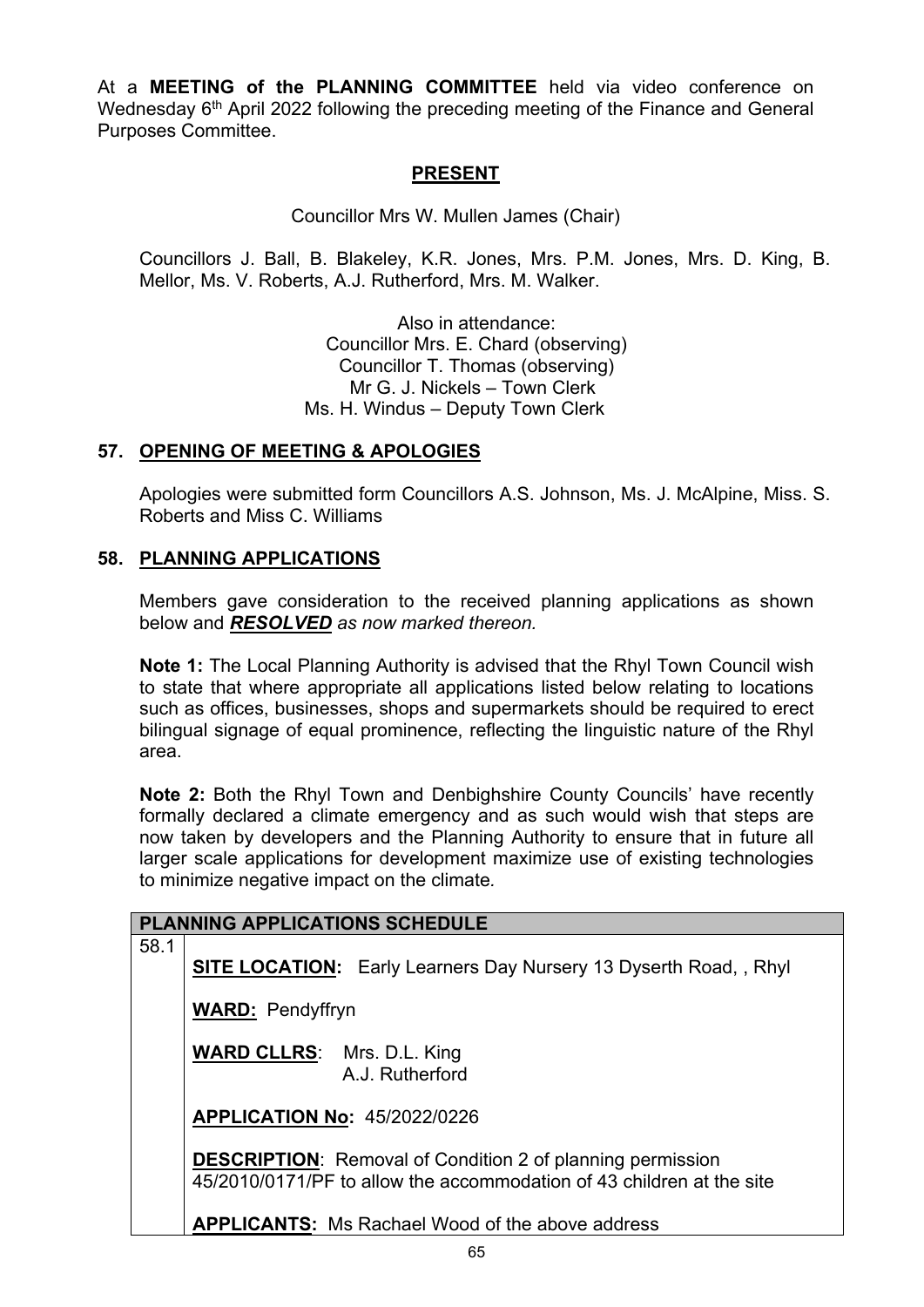|      | <b>DECISION:</b> Object on the grounds of Highway safety which continues to be<br>an issue with the existing numbers of children attending |  |  |
|------|--------------------------------------------------------------------------------------------------------------------------------------------|--|--|
| 58.2 | <b>SITE LOCATION:</b> 31 Burns Drive, Rhyl                                                                                                 |  |  |
|      | <b>WARD: Plastirion</b>                                                                                                                    |  |  |
|      | <b>WARD CLLRS: K.R. Jones</b><br>T. Thomas                                                                                                 |  |  |
|      | <b>APPLICATION No: 45/2022/0142</b>                                                                                                        |  |  |
|      | <b>DESCRIPTION:</b> Proposed side extension and rear replacement extension                                                                 |  |  |
|      | <b>APPLICANTS:</b> Mr. Martin Beasley of the above address                                                                                 |  |  |
|      | <b>DECISION:</b> No objection                                                                                                              |  |  |
| 58.3 | <b>SITE LOCATION:</b> 101 Dyserth Road, Rhyl                                                                                               |  |  |
|      | <b>WARD:</b> Trelewellyn                                                                                                                   |  |  |
|      | <b>WARD CLLRS: A.S. Johnson</b><br>Mrs. W. Mullen-James<br>Ms. V. Roberts                                                                  |  |  |
|      | <b>APPLICATION No: 45/2022/0225</b>                                                                                                        |  |  |
|      | <b>DESCRIPTION:</b> Erection of single storey extension to rear and new elevation<br>treatments including amendments to porch              |  |  |
|      | <b>APPLICANTS:</b> Mr. William Gill of JPH Architects Limited, Brighton Road,<br>Rhyl                                                      |  |  |
|      | <b>DECISION:</b> No objection                                                                                                              |  |  |
| 58.4 | <b>SITE LOCATION: 11A Church Street, Rhyl</b>                                                                                              |  |  |
|      | <b>WARD: Bodfor</b>                                                                                                                        |  |  |
|      | <b>WARD CLLRS:</b> Ms J. Hughes<br>Ms J. McAlpine                                                                                          |  |  |
|      | <b>APPLICATION No: 45/2022/0247</b>                                                                                                        |  |  |
|      | <b>DESCRIPTION:</b> Change of use of first and second floors from HMO to 2 no.<br>self-contained apartments                                |  |  |
|      | <b>APPLICANTS:</b> Mr. Z. Choudhrey, Car Centre, 49 Marine Road, Prestatyn                                                                 |  |  |
|      | <b>DECISION:</b> No objection                                                                                                              |  |  |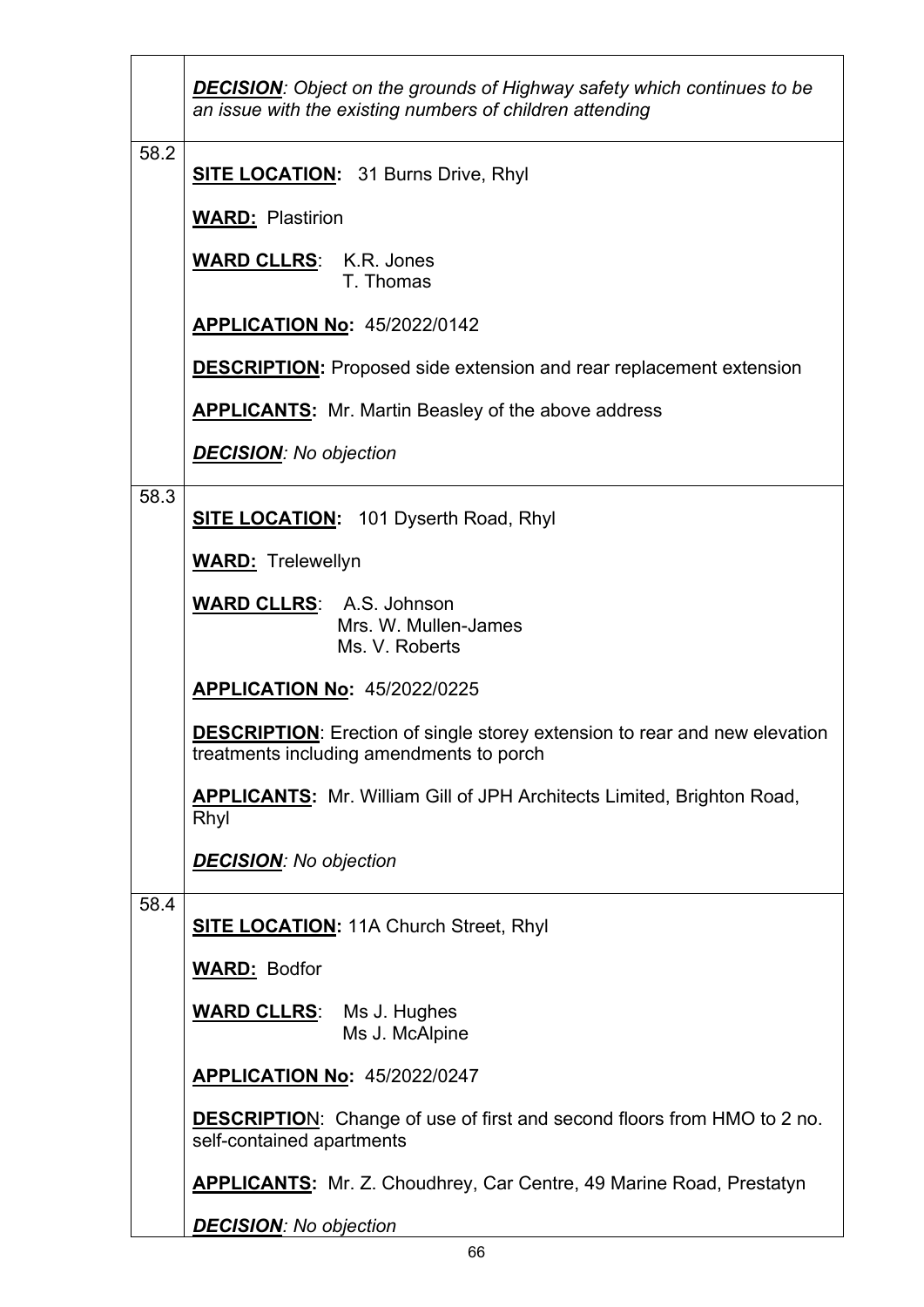| 58.5 | <b>SITE LOCATION:</b> Unit 10 Marina Quay, Wellington Road, Rhyl                                                                                      |  |  |
|------|-------------------------------------------------------------------------------------------------------------------------------------------------------|--|--|
|      | <b>WARD:</b> Foryd                                                                                                                                    |  |  |
|      | <b>WARD CLLRS:</b> Mrs. J. Butterfield<br>A.R. James                                                                                                  |  |  |
|      | <b>APPLICATION No: 45/2022/0259</b>                                                                                                                   |  |  |
|      | <b>DESCRIPTION:</b> Display of 1 internally illuminated fascia sign and 1 internally<br>illuminated projecting sign                                   |  |  |
|      | <b>APPLICANTS:</b> Mr. Jonathon Cawthorn, Jonsigns Limited, 24 Saltmeadows<br>Road, Gateshead.                                                        |  |  |
|      | <b>DECISION:</b> No objection                                                                                                                         |  |  |
| 58.6 | <b>SITE LOCATION:</b> Millbank Inn, Grange Road, Rhyl                                                                                                 |  |  |
|      | <b>WARD: Pendyffryn</b>                                                                                                                               |  |  |
|      | <b>WARD CLLRS:</b> Mrs. D.L. King<br>A.J. Rutherford                                                                                                  |  |  |
|      | <b>APPLICATION No: 45/2022/0003</b>                                                                                                                   |  |  |
|      | <b>DESCRIPTION:</b> Erection of side extension and smoking shelter<br>(retrospective application)                                                     |  |  |
|      | <b>APPLICANTS: Millbank Inn Ltd.</b>                                                                                                                  |  |  |
|      | <b>DECISION:</b> No objection                                                                                                                         |  |  |
| 58.7 | <b>SITE LOCATION:</b> 41 Rhyl Coast Road, Rhyl                                                                                                        |  |  |
|      | <b>WARD: Brynhedydd</b>                                                                                                                               |  |  |
|      | <b>WARD CLLRS:</b> B. Mellor<br>Mrs. M. Walker                                                                                                        |  |  |
|      | <b>APPLICATION No: 45/2022/0101</b>                                                                                                                   |  |  |
|      | <b>DESCRIPTION:</b> Demolition of existing conservatory and detached garage to<br>rear. Erection of single storey rear extension and associated works |  |  |
|      | <b>APPLICANTS:</b> Mr. David Crathorne of the above address.                                                                                          |  |  |
|      | <b>DECISION:</b> No objection                                                                                                                         |  |  |

## **59. CLOSURE OF MEETING**